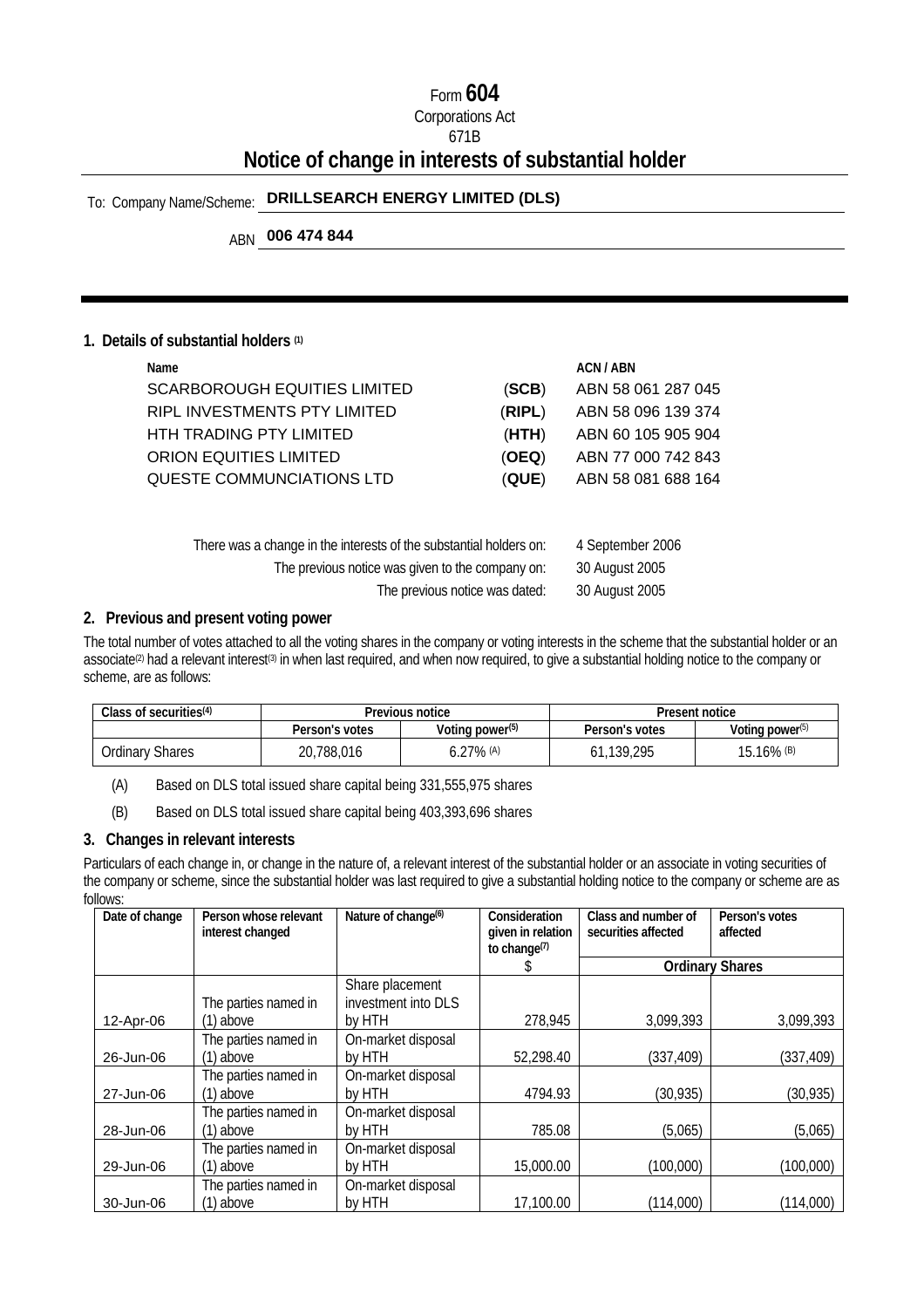### **4. Present relevant interests**

| Particulars of each relevant interest of the substantial holder in voting securities after the change are as follows: |
|-----------------------------------------------------------------------------------------------------------------------|
|-----------------------------------------------------------------------------------------------------------------------|

| Holder of<br>relevant<br>interest   | Registered<br>holder of<br>securities | Person entitled<br>to be registered<br>as holder $(8)$ | Nature of relevant interest <sup>(7)</sup>                                                                                                         | Class and number<br>of securities and<br>Person's votes |
|-------------------------------------|---------------------------------------|--------------------------------------------------------|----------------------------------------------------------------------------------------------------------------------------------------------------|---------------------------------------------------------|
|                                     |                                       |                                                        |                                                                                                                                                    | <b>Ordinary Shares</b>                                  |
| <b>The</b>                          | <b>HTH</b>                            | <b>HTH</b>                                             | Legal, beneficial and registered holder of shares                                                                                                  | 23,300,000                                              |
| parties<br>named in<br>(1)<br>above | <b>HTH</b>                            | <b>HTH</b>                                             | RIPL is taken under section 608(3)(b) of the Corporations Act to<br>have a relevant interest in securities in which HTH has a relevant<br>interest |                                                         |
|                                     | <b>HTH</b>                            | HTH                                                    | SCB is taken under section 608(3)(b) of the Corporations Act to<br>have a relevant interest in securities in which RIPL has a relevant<br>interest |                                                         |
|                                     | <b>HTH</b>                            | <b>HTH</b>                                             | OEQ it taken under section 608(3)(a) of the Corporations Act to<br>have a relevant interest in securities in which SCB has a relevant<br>interest  |                                                         |
|                                     | <b>HTH</b>                            | <b>HTH</b>                                             | QUE is taken under section 608(3)(b) of the Corporations Act to<br>have a relevant interest in securities in which OEQ has a relevant<br>interest  |                                                         |

### **5. Changes in association**

The persons who have become associates<sup>(2)</sup> of, ceased to be associates of, or have change the nature of their association<sup>(9)</sup> with, the substantial holder in relation to voting interests in the company or scheme are as follows:

| Name                                    | <b>ACN/ARSN (if</b><br>applicable) | Class and number of<br>securities and<br>Person's votes | Nature of association                             |
|-----------------------------------------|------------------------------------|---------------------------------------------------------|---------------------------------------------------|
|                                         |                                    | <b>Ordinary Shares</b>                                  |                                                   |
| HTH                                     | 105 905 904                        | 23,300,000                                              |                                                   |
|                                         |                                    |                                                         | Pursuant to HTH, Darmal, D.A Dixon & K Dixon and  |
| D.A Dixon & K Dixon,                    |                                    | 23,600,000                                              | David Scanlen requisitioning a general meeting of |
|                                         |                                    |                                                         | DLS in accordance with Section 249D of the        |
| Darmal Pty Limited (Darmal)             | 008 560 236                        | 1,000,000                                               | Corporations Act to restructure the board of DLS  |
| David Scanlen                           |                                    | 12,279,295                                              | (Requisitioned Meeting), a copy of which is in    |
|                                         |                                    |                                                         | Annexure A                                        |
| Taylor-Day Pty Limited (Taylor-<br>Day) | 060 864 664                        | 960,000                                                 | Associated with Darmal                            |

#### **6. Addresses**

The addresses of persons named in this form are as follows:

| Name                | <b>Address</b>                                                      |  |
|---------------------|---------------------------------------------------------------------|--|
| <b>HTH</b>          | Level 14, The Forrest Centre, 221 St Georges Terrace, Perth WA 6000 |  |
| <b>RIPL</b>         | Suite 202, Angela House, 30-36 Bay Street, Double Bay NSW 2028      |  |
| <b>SCB</b>          | Suite 202, Angela House, 30-36 Bay Street, Double Bay NSW 2028      |  |
| <b>OEO</b>          | Level 14, The Forrest Centre, 221 St Georges Terrace, Perth WA 6000 |  |
| <b>QUE</b>          | Level 14, The Forrest Centre, 221 St Georges Terrace, Perth WA 6000 |  |
| D.A Dixon & K Dixon | 104/88 Kirribilli Avenue, Kirribilli, NSW 2061                      |  |
| Darmal              | Ground Floor, 72 Northbourne Avenue, Canberra ACT 2600              |  |
| Taylor-Day          | GPO Box 582 Brisbane, QLD 4001                                      |  |
| David Scanlen       | 4 Moonbria Street, Naremburn, NSW 2065                              |  |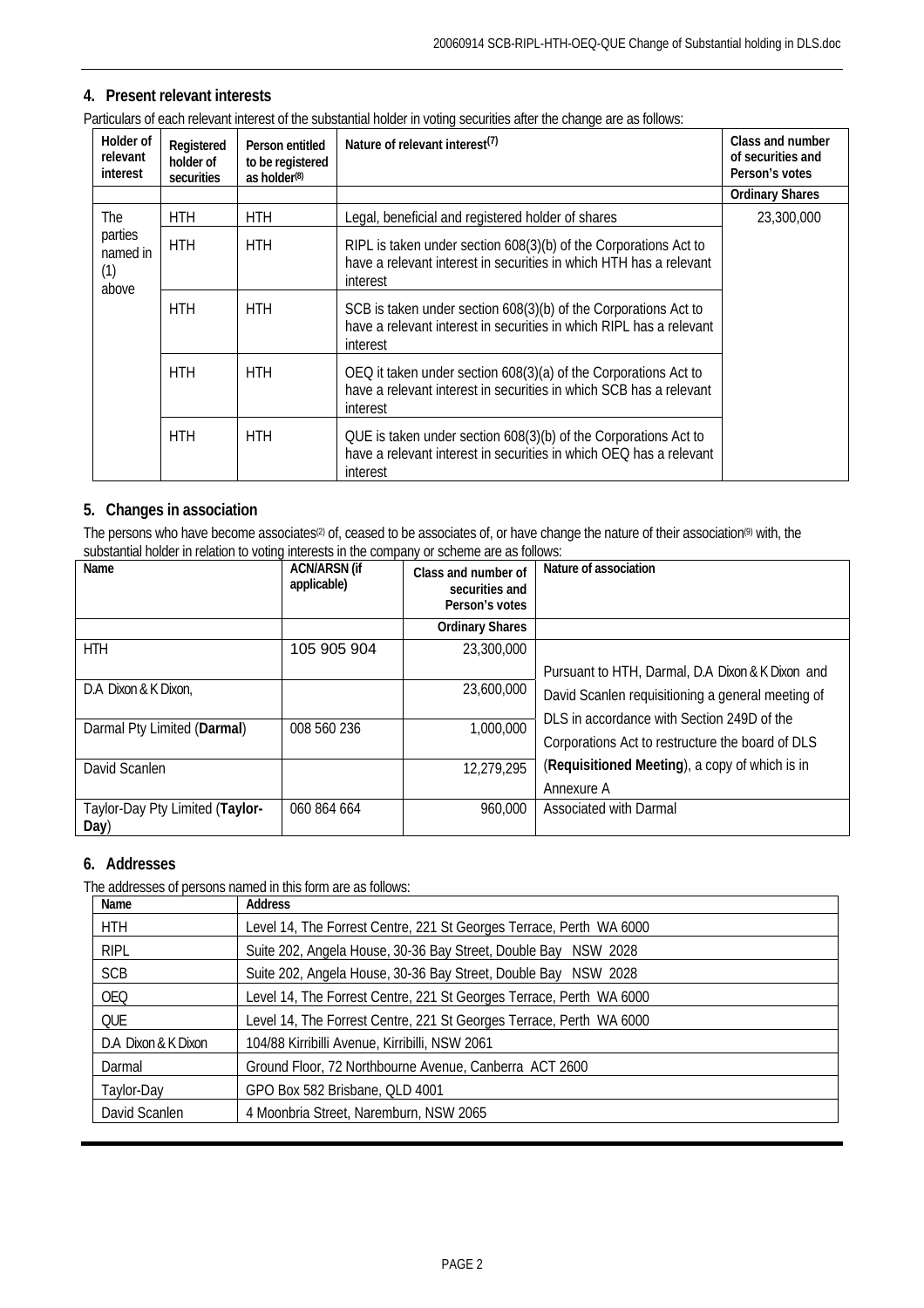#### **Signature**

| sign here  | Simon Cato  | Date     | 14 September 2006             |
|------------|-------------|----------|-------------------------------|
| print name |             | capacity | Director of SCB, RIPL and HTH |
| sign here  | Victor Ho   | Date     | 14 September 2006             |
| print name |             | capacity | Director and Secretary of OEQ |
| sign here  | Faroog Khan | Date     | 14 September 2006             |
| print name |             | capacity | Director of QUE               |

## **DIRECTIONS**

- (3) See the definition of "relevant interest" in sections 608 and 671B(7) of the Corporations Act.
- (4) The voting shares of a company constitute one class unless divided into separate classes.
- (5) The person's votes divided by the total votes in the body corporate or scheme multiplied by 100.

(6) Include details of:

 $\ddot{ }$ 

- (a) any relevant agreement or other circumstance because of which the change in relevant interest occurred. If subsection 671B(4) applies, a copy of any document setting out the terms of any relevant agreement, and a statement by the person giving full and accurate details of any contract, scheme or arrangement, must accompany this form, together with a written statement certifying this contract, scheme or arrangement; and
- (b) any qualification of the power of a person to exercise, control the exercise of, or influence the exercise of the voting powers or disposal of the securities to which the relevant interest relates (indicating clearly the particular securities to which the qualification applies).

See the definition of "relevant agreement" in section 9 of the Corporations Act.

(7) Details of the consideration must include any and all benefits, money and other, that any person from whom a relevant interest was acquired has, or may, become entitled to receive in relation to that acquisition. Details must be included even if the benefit is conditional on the happening or not of a contingency. Details must be included of any benefit paid on behalf of the substantial holder or its associate in relation to the acquisitions, even if they are not paid directly to the person from whom the relevant interest was acquired.

(8) If the substantial holder is unable to determine the identity of the person (eg if the relevant interest arises because of an option) write "unknown". (9) Give details, if appropriate, of the present association and any change in that association since the last substantial holding notice.

<sup>(1)</sup> If there are a number of substantial holders with similar or related relevant interests (eg a corporation and its related corporations, or the manager and trustee of an equity trust), the names could be included in an annexure to the form. If the relevant interests of a group of persons are essentially similar, they may be referred to throughout the form as a specifically named group if the membership of each group, with the names and addresses of members is clearly set out in paragraph 6 of the form.

<sup>(2)</sup> See the definition of "associate" in section 9 of the Corporations Act.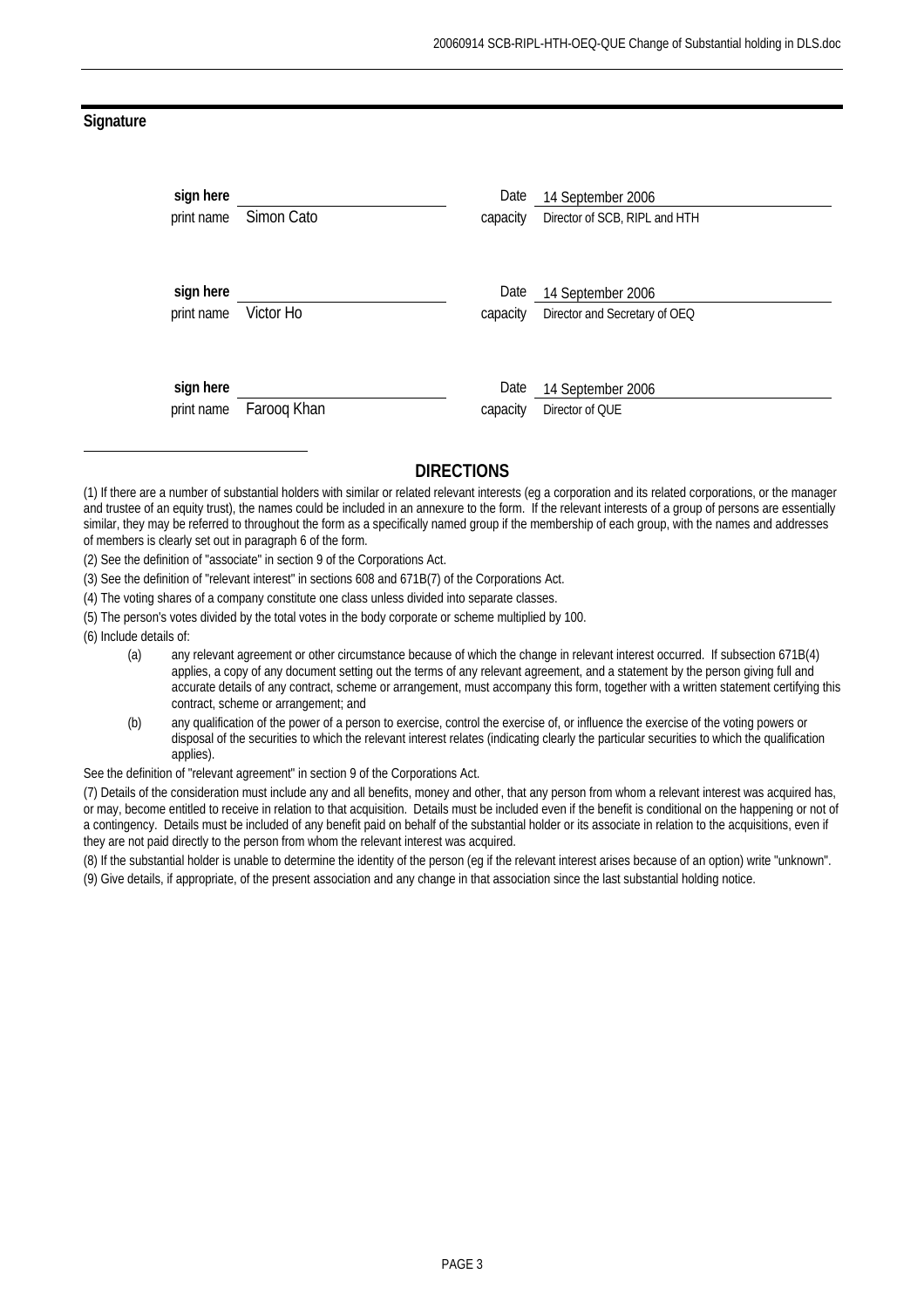THIS IS ANNEXURE A OF 5 PAGES REFERRED TO IN FORM 604 LODGED AND SIGNED BY ME DATED  $14/09/2006$ 

 $\mathcal{L}_{\ell}$  September 2006

VICTOR HO 14/09/2006

The Directors Drillsearch Energy Limited Level 8 16 Spring Street Sydney NSW 2000

Dear Sirs

#### SECTION 249D REQUEST TO CALL GENERAL MEETING OF DRILLSEARCH ENERGY LIMITED ABN 73 006 474 844 ("DLS")

Pursuant to section 249D(1) of the Corporations Act 2001 (Cth), we, being registered shareholders of Drillsearch Energy Limited ABN 73 006 474 844 ("DLS" or "Company") with at least 5 % of the votes that may be cast at a general meeting of the Company, **REQUEST** that the Directors of the Company call and arrange to hold a general meeting of the Company in accordance with section 249D of the Corporations Act 2001 (Cth), to consider and, if thought fit, to pass the following resolutions ("Section 249D Request"):

**Resolution 1 -**Removal of Graham Charles Reveleigh as a director and appointment of Christopher Bruce Ryan in his place

"That Graham Charles Reveleigh be and he is hereby removed from office as a director of the Company and that Christopher Bruce Ryan be appointed a director of the Company in his place."

#### **Resolution 2 -**Removal of John McClelland Armstrong as a director and appointment of Daryl Albert Dixon in his place

"That John McClelland Armstrong be and he is hereby removed from office as a director of the Company and that Daryl Albert Dixon be appointed a director of the Company in his place."

#### **Resolution 3 -**Removal of directors appointed on or after the date of Section 249D Request (if any)

"That each person appointed as a director of the Company on or after the date of service of this Section 249D Request to the Company and prior to the closure of this meeting (not including any director of the Company as at the date of service of this Section 249D Request or any person appointed pursuant to Resolutions 1 to 2 above) be and is hereby removed from office as a director of the Company."

Enclosed are executed nominations and consents to act as a director of the Company.

Please confirm in writing that you will attend to the necessary steps in order to call and arrange to hold a general meeting of the Company to consider and, if thought fit, to pass the above resolutions and confirm the date for such meeting.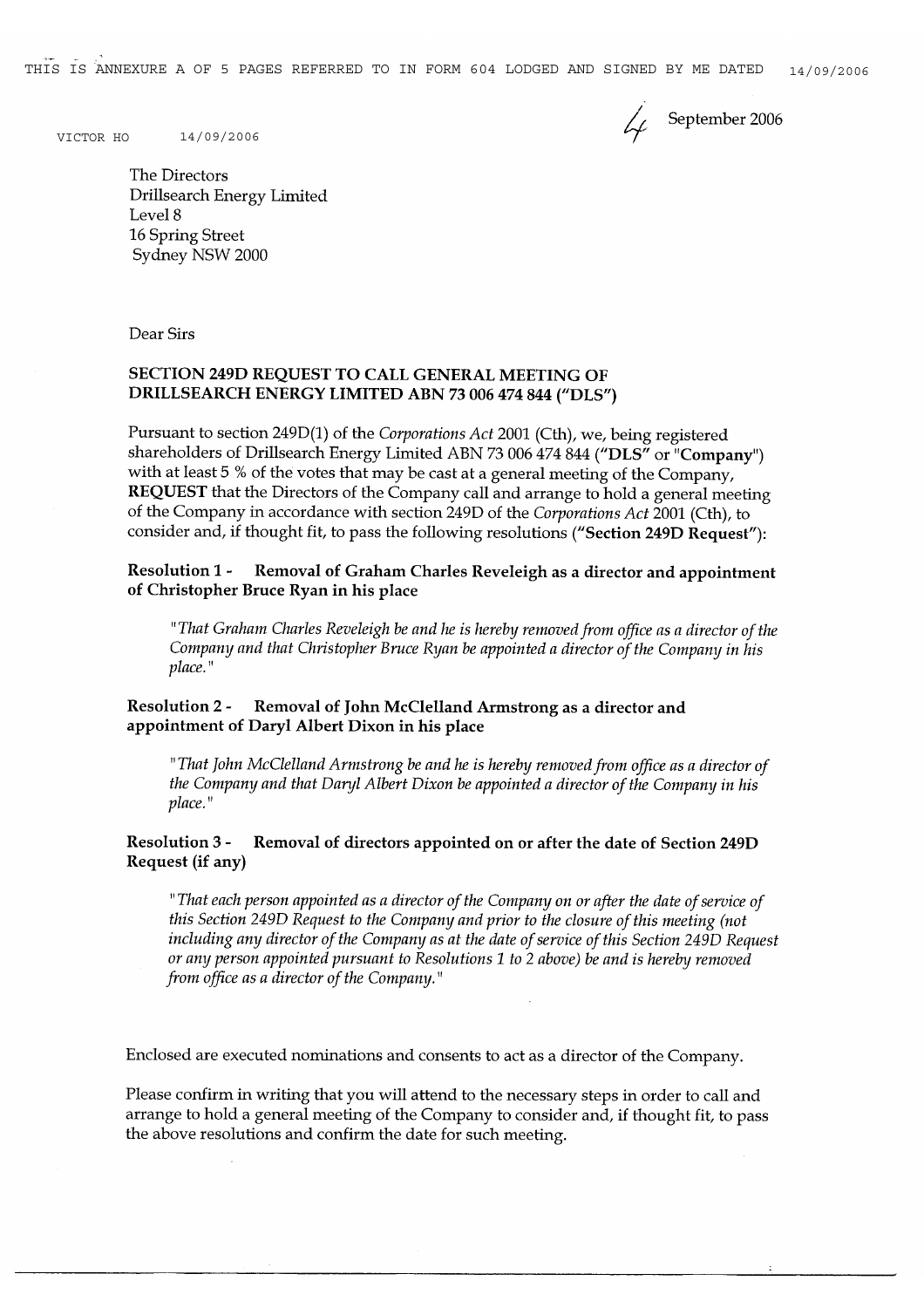Yours Faithfully

 $\varphi(\vec{r}) = \frac{1}{2} \frac{\vec{r}}{2}$ 

**EXECUTED by HTH TRADING PTY LIMITED** (A.C.N. 105 905 904) of Level 14, The Forrest Centre, 221 St Georges Terrace, Perth WA 6000, in accordance with its constitution:

Director

Company Secretary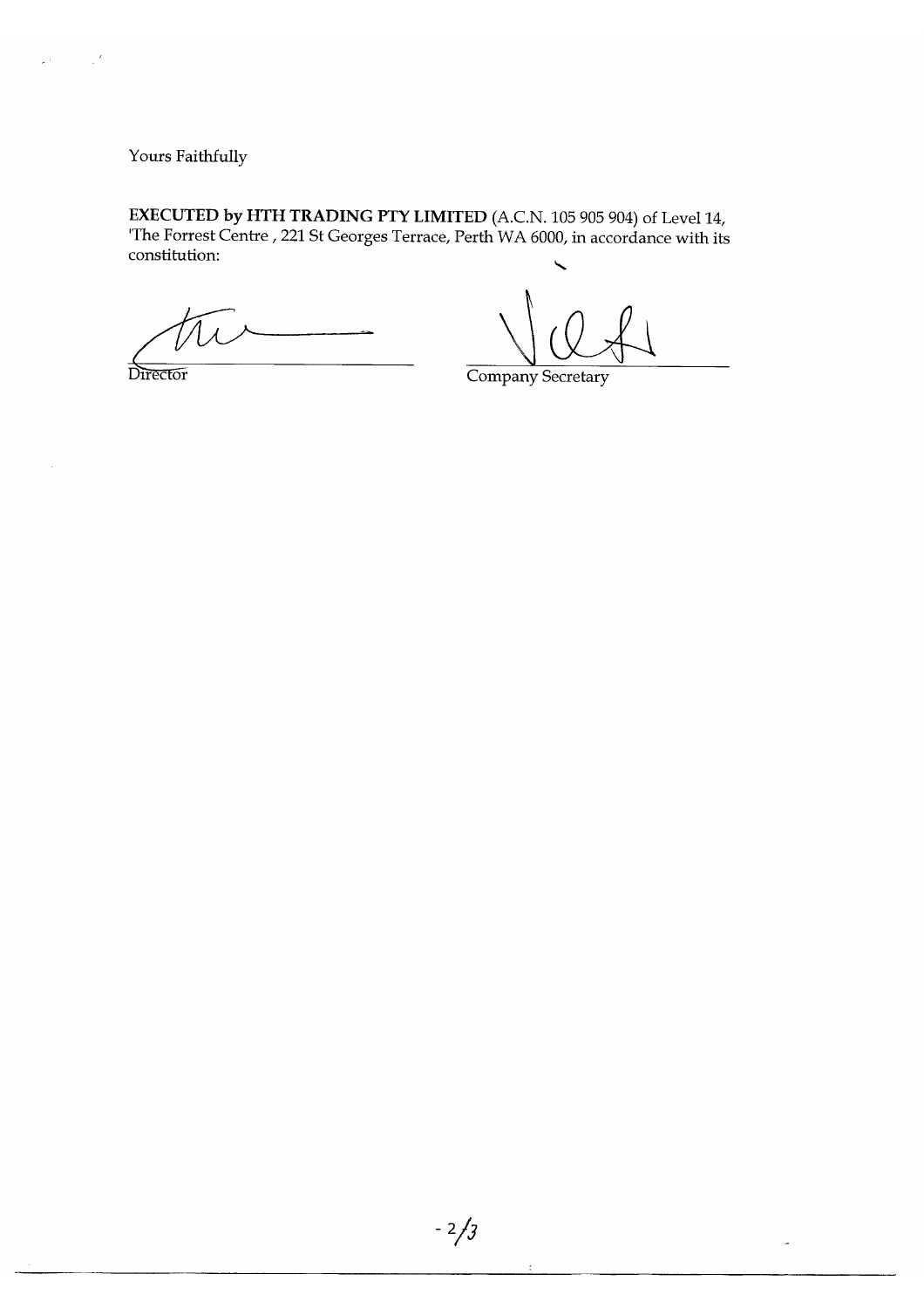SIGNED by D.A. DIXON and K DIXON of GPO Box 1481, Canberra ACT 2601

A. a. Alscon

 $\mathcal{L}$  $\overline{K}$  Dixon

EXECUTED by DARMAL PTY. LIMITED (A.C.N. 008 560 236) of care of Daryl Dixon, PO Box 149 Milsons Point NSW 1565, in accordance with its constitution:

H. a. Dinon Common  $\mathbb{Z}$  $\widehat{c}$ SexI Director / Company Secretary A.C.N. 008 560 236

SIGNED by DAVID SCANLEN of 4 Moonbria Street, Naremburn NSW 2065

am lil

David Scanlen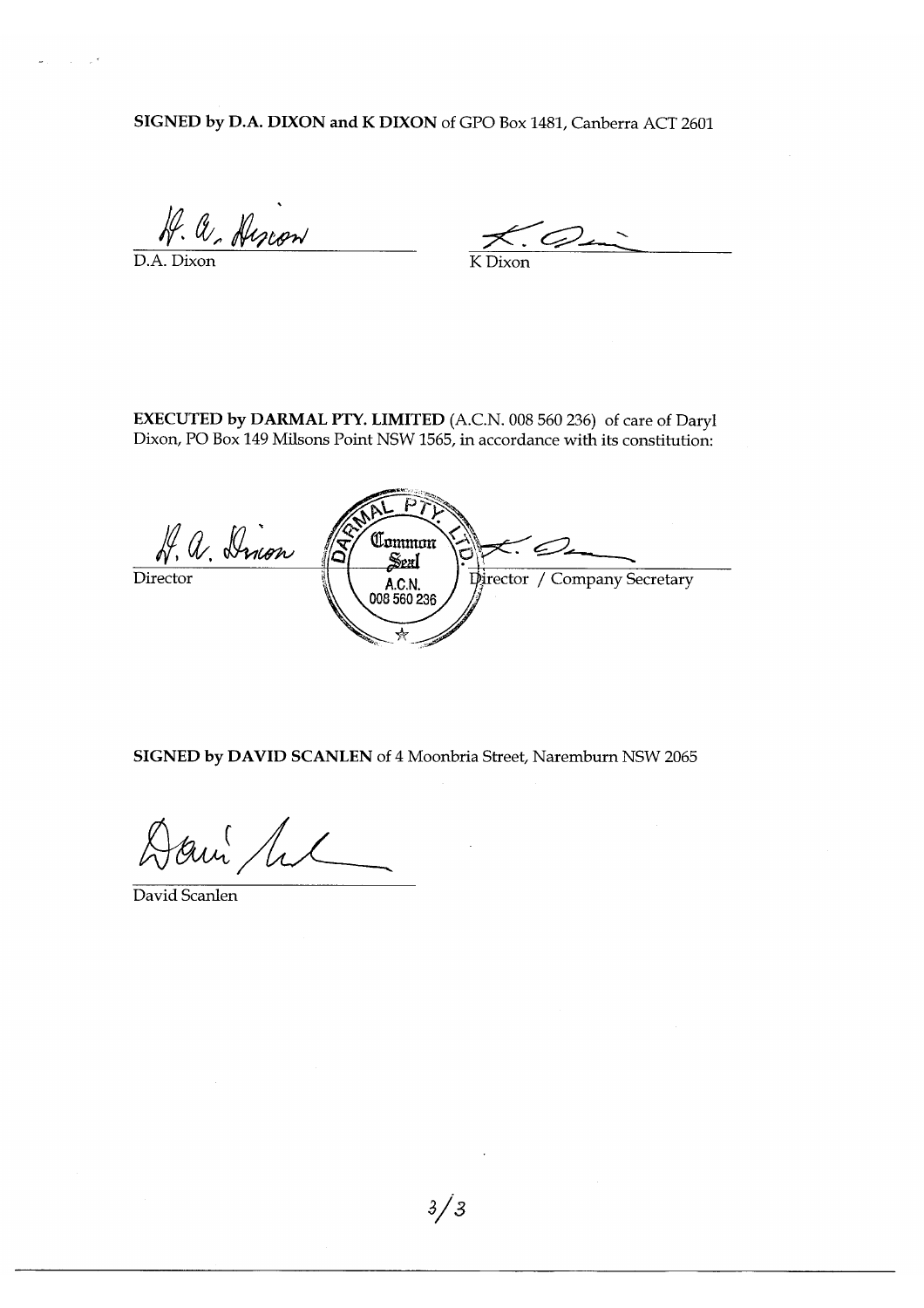### NOMINATION AND CONSENT TO ACT AS DIRECTOR OF

## DRILLSEARCH ENERGY LIMITED ABN 73 006 474 844

The Directors Drillsearch Energy Limited Level 8 16 Spring Street Sydney NSW 2000

I, CHRISTOPHER BRUCE RYAN, CONSENT to act as a director of Drillsearch Energy Limited ABN 73 006 474 844 ("DLS" or "Company").

ki. DATED: September 2006

For the purposes of disclosure to ASIC, my particulars are as follows:

**Full Name:** 

**Residential Address:** 

**CHRISTOPHER BRUCE RYAN** 

Date of Birth:

02/01/1943

5 Arthur Street

**Place and Country of Birth:** 

Perth, Western Australia

Double Bay NSW 2028

SIGNED:

Signature of proposed director, CHRISTOPHER BRUCE RYAN

HTH TRADING PTY LIMITED (A.C.N. 105 905 904) of Level 14, The Forrest Centre, 221 St Georges Terrace, Perth WA 6000, being a registered shareholder of the Company, hereby NOMINATES CHRISTOPHER BRUCE RYAN as a Director of the Company.

DATED:

 $\mathcal{L}^-$ September 2006

EXECUTED by HTH TRADING PTY LIMITED, in accordance with its constitution:

Director

**Company Secretary**